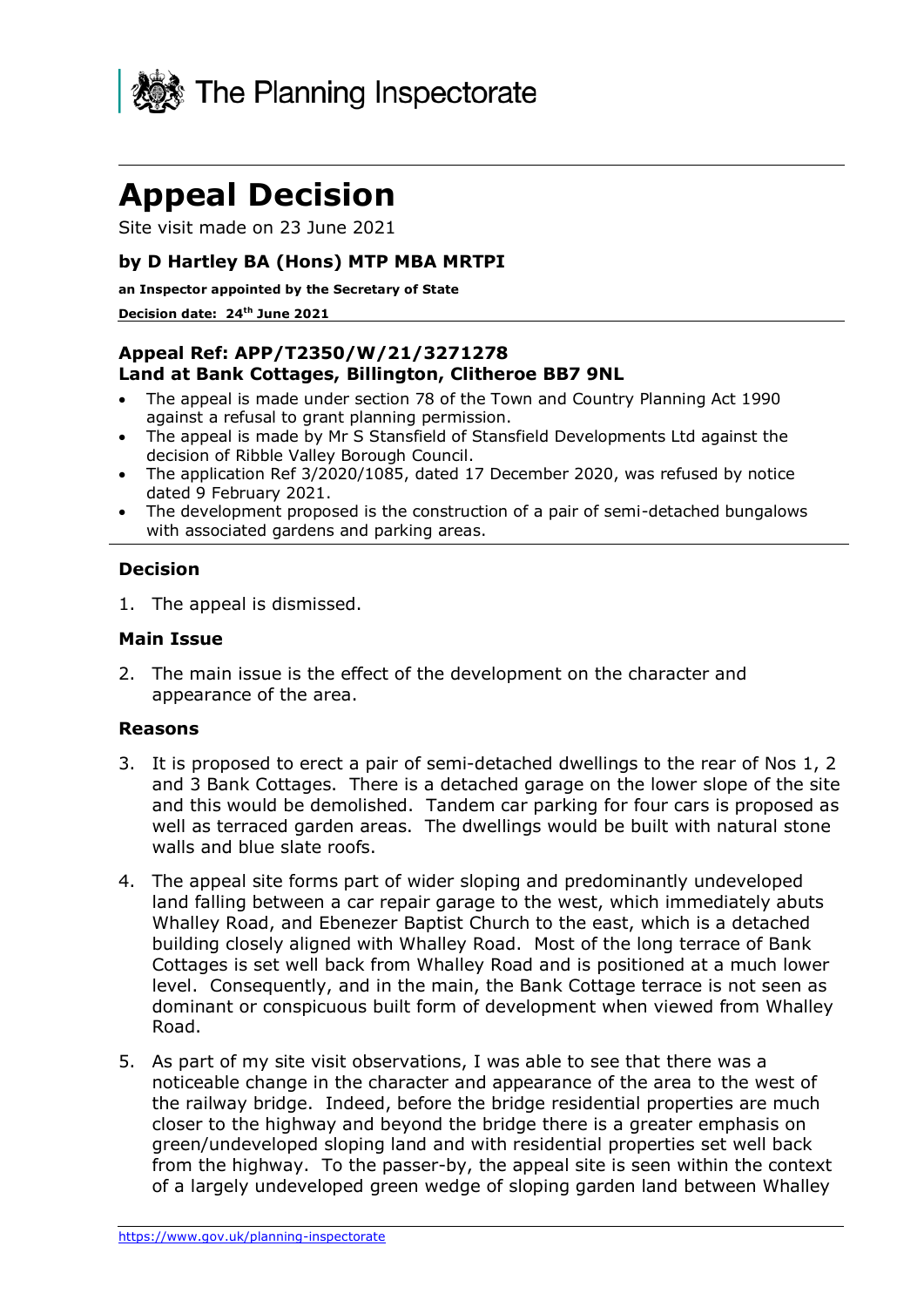Road and the lower level Bank Cottages. This more open and green character is mirrored on the other side of Whalley Road in respect of the relatively wide and imposing amenity land rising upwards to the modern dwellings on Painter Crescent.

- 6. The aforementioned attributes add positively and distinctively to the character and appearance of this part of Whalley Road. The landscaping and greater sense of green and open space alongside both sides of Whalley Road offers some welcome and pleasing relief to the otherwise more built up and imposing development that can be seen beyond and opposite Ebenezer Baptist Church and to the west of the railway bridge.
- 7. The proposed development would be positioned relatively close to Whalley Road. I acknowledge that owing to the changes in land levels, it would be essentially the roofs of the two dwellings that would be conspicuous when viewed from Whalley Road and from Painter Crescent. The pair of semidetached dwellings would represent a very wide mass of built form and the associated roofs would be imposing in the context of the immediate locality. While the provision of a central chimney stack would be reflective of Bank Cottages, this would add greater height to the proposed dwellings thereby making the development even more noticeable to passing pedestrians and motorists.
- 8. It is of note that the proposal includes the removal of existing frontage vegetation. It would take some time for the replacement hedgerow and trees to reach maturity and until this time much more of the development would be conspicuous from the highway, including from the Whalley Road adjacent footpath. This would include closely positioned bin stores and entrance gates which are not prevalent features along this part of the highway. Furthermore, the introduction of pedestrian entrance gates would unacceptably break up the almost continuous and characterful hedge line and would seek to draw even more attention to a pattern of development which, owing to its position and extent, would fail to assimilate well into its immediate surroundings.
- 9. I accept that the neighbouring repair garage is positioned close to the road. However, owing to its out of keeping appearance and tight position against the highway, I do not consider that this adds positively to the area. Its existence does not in itself justify allowing further development close to this part of Whalley Road when the prevailing pattern of development in the immediate locality is characterised by mature highway frontage hedgerow giving way to relatively undeveloped sloping or terraced land.
- 10. I acknowledge that the end of Bank Cottages (i.e. Nos 18, 19 and 20) is positioned closer to Whalley Road than the rest of the terrace. However, this is not very noticeable when travelling in an east-west direction given the position of Ebenezer Baptist Church and, furthermore, development on the other side of Whalley Road at this point includes residential development which is also closer to the road. In other words, the pattern of development changes at this point and this is mirrored on both sides of the road.
- 11. I consider that owing to the position and extent of the proposed development it would overall have a dominant and discordant impact when viewed in the street-scene, departing unacceptably from the otherwise green wedge afforded to both sides of this part of Whalley Road. Therefore, I conclude that the proposal would cause significant harm to the character and appearance of the